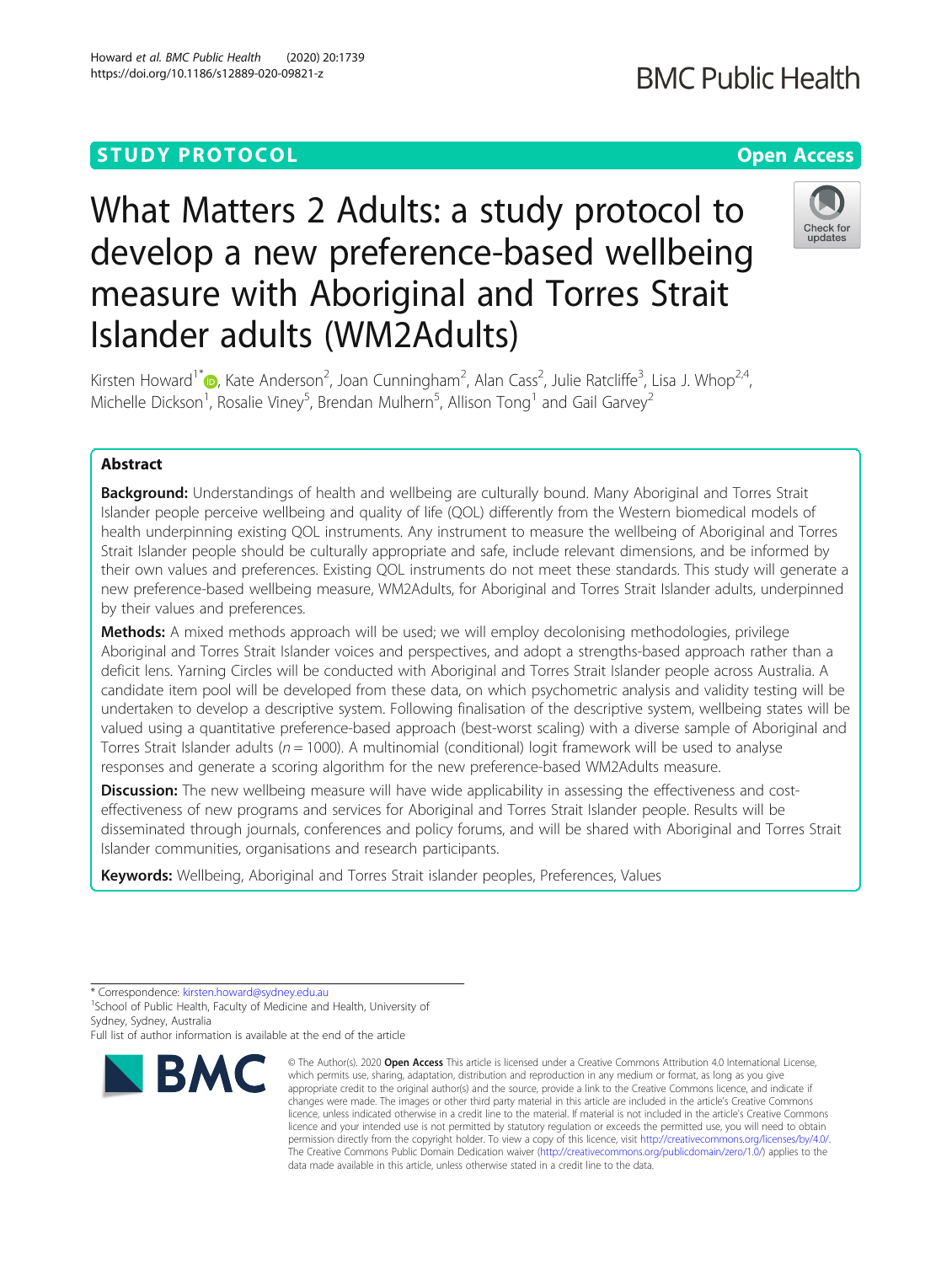# Background

Understandings of health and wellbeing are culturally bound [[1,](#page-6-0) [2](#page-6-0)]. Indigenous paradigms commonly embrace a holistic worldview of health that is multidimensional and incorporates the physical, cultural, spiritual, social and ecological wellbeing of the individual and the community. This concept also acknowledges a connectedness between these factors whilst also recognising the health and wellbeing of Indigenous people may be adversely affected through colonisation, historical and transgenerational trauma, racism and ongoing marginalisation [[3\]](#page-6-0). Increasingly research has highlighted Aboriginal and Torres Strait Islander peoples (hereafter respectfully referred to as Indigenous Australians) prioritisation of family and relationships, and the importance of maintaining cultural obligations and connections as important to their wellbeing [[4\]](#page-6-0). Preserving Indigenous languages and connectedness to Country, as well as other aspects of culture, values, and spirituality, have been identified as key contributors to wellbeing for Indigenous peoples [\[2](#page-6-0), [5](#page-6-0)–[10\]](#page-6-0).

In Australia, the quality of life (QOL) and wellbeing of Indigenous people are poorly understood as existing measurement instruments are underpinned by Western biomedical models of health. Most QOL instruments used in Australia have limited applicability for Indigenous Australians, as relevant dimensions of wellbeing and QOL that are important to Indigenous people are often missing as they were not considered in the development of the tools.

Broadly, QOL can be considered a multidimensional construct that considers wellbeing and physical, psycho-logical, social and emotional functioning [[11](#page-6-0)]. The World Health Organization suggests the definition of QOL is also influenced by an individual's culture and value systems; hence the need to explore and understand QOL concepts within the context that relates to the individual, inclusive of their community and culture [\[12](#page-6-0)]. Similarly, there is no single widely accepted definition of 'wellbeing'; it is also multidimensional and described as a state of health, happiness and contentment along with security, including social aspects of life [\[5](#page-6-0)]. In many settings, the terms 'QOL' and 'wellbeing' are used interchangeably, and Indigenous notions of health are encompassed in the broader concept of wellbeing, therefore we will use the term 'wellbeing' henceforth.

Decision making agencies, such as the National Institute for Health and Care Excellence (NICE) in the UK, or the Pharmaceutical Benefits Advisory Committee (PBAC) or Medical Services Advisory Committee (MSAC) in Australia recommend or mandate the use of Quality Adjusted Life Years (QALYs) to express QOL outcomes. A QALY provides a multidimensional estimate of health outcome that includes survival and

quality of life. To date, QALYs have been defined exclusively in terms of health status; other non-health aspects of quality of life are not included. Recently, researchers have suggested that QALYs should be defined more broadly than simply health status, with expanded focus to also consider wellbeing dimensions. For example, for older people, dimensions of QOL focussed on wellbeing (e.g. control, self-care, independence) were more important than physical symptoms [[13\]](#page-6-0). The 'extending the QALY' (E-QALY) [\[14](#page-6-0)] project also takes a broader perspective on what dimensions are relevant; it will include aspects of life that patients, social care users and carers think are important to them and are impacted by their health condition, the care or treatment they receive or their caring role, including those not related to health.

In our systematic review [\[15](#page-6-0)] we found that the use of existing instruments in culturally and linguistically diverse respondents mostly involves language translation [[16\]](#page-6-0), with the implicit assumption that culture and context do not influence the applicability of instruments in different respondent groups [\[17\]](#page-6-0). However, simply translating Western measures into other contexts fails to capture critical concepts and dimensions relevant to other populations [\[18\]](#page-6-0). Aspects of life impacting on Indigenous Australians wellbeing [[10](#page-6-0)] are simply not captured by existing biomedically focussed measures.

To be effective, measures of wellbeing for Indigenous people must privilege Indigenous voices to ensure they measure aspects of life valued by Indigenous people. As Kite et al. state "Privileging Indigenous peoples' voices and gathering culturally specific expressions, understandings and knowledge of their circumstances may also assist in defining the factors that enhance or diminish Indigenous peoples QOL" [\[19](#page-7-0)]. Therefore, it is imperative that wellbeing concepts relate to, and incorporate, an individual's community and culture and that these are captured in tools and instruments to measure wellbeing. Instruments should be valid, robust and include domains of wellbeing that are most relevant to Indigenous people  $[4]$  $[4]$ . It is vital that any measure not only captures an individual's perceptions, but also conceptual notions of wellbeing in the context of their own culture and value systems [[20\]](#page-7-0). To reflect this central notion of what is important for Aboriginal and Torres Strait Islander people in terms of their own wellbeing, we have called our study, and the resulting instrument "What Matters".

# Study aims

The What Matters study will develop a new instrument to measure and value wellbeing dimensions that are important to Indigenous Australians with the end goal of improving the health and wellbeing of Indigenous Australians. To achieve this end goal, we need to improve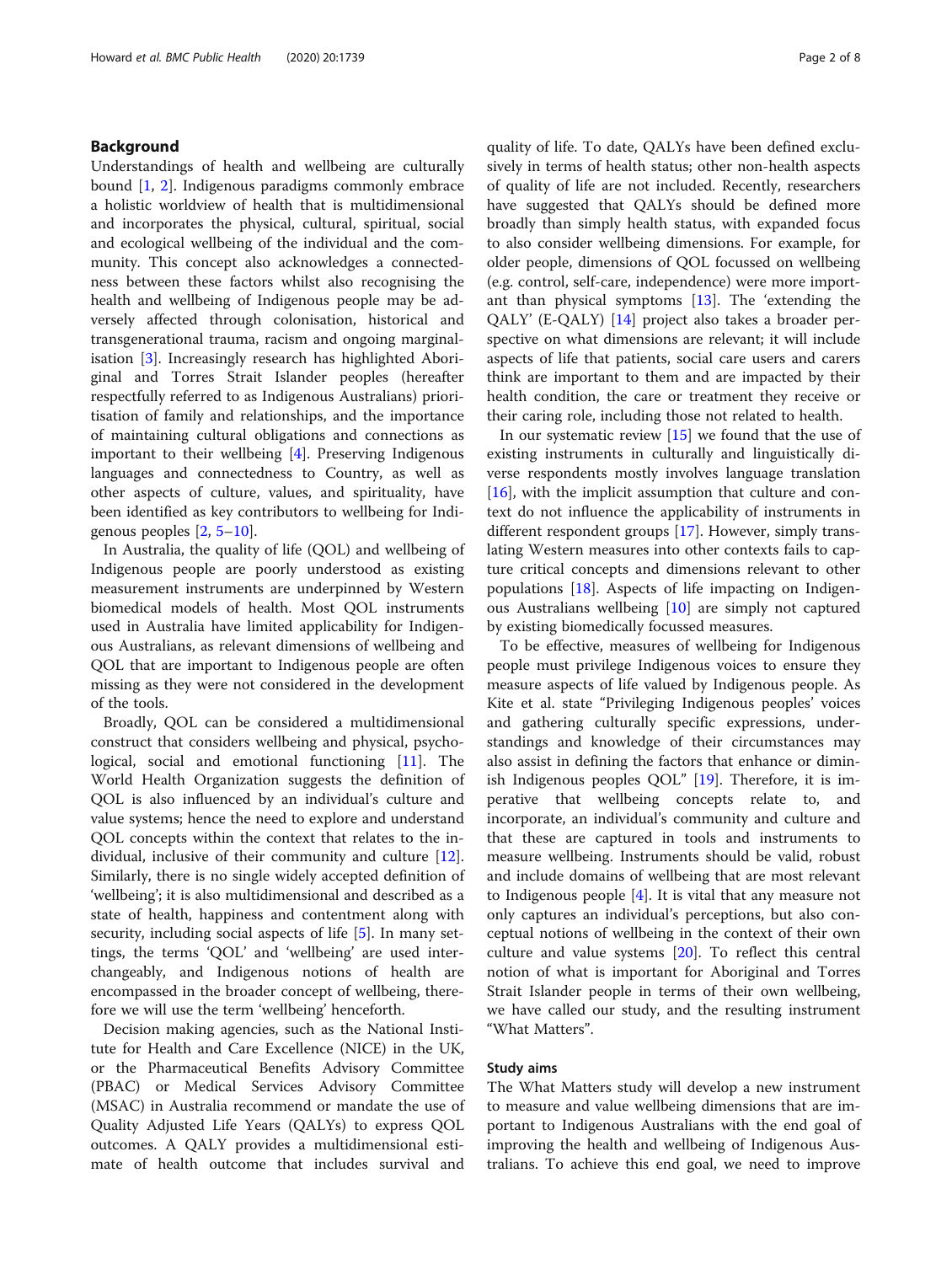the relevance and transparency of health decision making, and the new instrument will help facilitate this. Specifically, we will:

- 1. Identify the aspects of wellbeing that are important for Aboriginal and Torres Strait Islander people;
- 2. Develop and validate a descriptive system for a new wellbeing instrument that appropriately captures these aspects; and
- 3. Develop a preference-based scoring system for the new instrument that is underpinned by Aboriginal and Torres Strait Islander values and preferences, that can also be used in health system resource allocation frameworks.

# Methods/design

# Overview of approach and methods

This is a 3-phase mixed methods project being conducted over 5 years (Fig. 1) which includes qualitative (Yarning Circles, semi-structured interviews), and quantitative psychometric and preference-based methods, including best-worst scaling (BWS) surveys.

The overall study methodology, research processes and outputs will be guided by the approaches and values of the Aboriginal and Torres Strait Islander communities they are intended to benefit.

Our approach is framed within Taylor's construct of a 'recognition space'  $[21]$  $[21]$  – a shared conceptual space where the needs and values of governments and Indigenous people can converge, and commonly acceptable outcomes can be negotiated. This study will be conducted in accordance with the Values and Ethics of Aboriginal people as described in the National Health and Medical Research Council (NHMRC) Guideline for the Ethical Conduct in Aboriginal and Torres Strait Islander Health Research [[22](#page-7-0)], and the Medical Journal of Australia

(MJA) guidelines for conducting research among Indigenous people [\[23](#page-7-0)].

# Decolonising methodologies

We have very deliberately adopted decolonising research methodologies in our What Matters study. Decolonizing research methodologies embrace approaches that prioritise Indigenous voices, and re-balance historical Western research practices. Central to this is Indigenous people being at the centre of research, to reclaim the space and control over the research that involves them [\[24\]](#page-7-0). This approach does not exclude non-Indigenous researchers, rather it repositions them as contributors to the research whilst ensuring Indigenous voices and perspectives are at the forefront of all aspects of the research process.

# Indigenous project advisory group

As recommended [[23](#page-7-0)] we have established an Indigenous Project Advisory Group (IPAG) to help shape our research methods and objectives, and to contribute to data interpretation. The IPAG, consisting of key Indigenous stakeholders and community members will provide congruency across the project regarding the development of the What Matters wellbeing measure. The IPAG is vital to the successful completion of the project, and will meet to provide advice twice a year, with out of session communication sought as needed.

We have also established an Indigenous Researchers Group comprising study investigators and research staff, who will provide additional day to day input and guidance on data collection, analysis, and interpretation.

# Phase 1: qualitative exploration of wellbeing (aim 1) Research design

This phase will address Aim 1 and involve a large qualitative study that privileges the voices of Indigenous

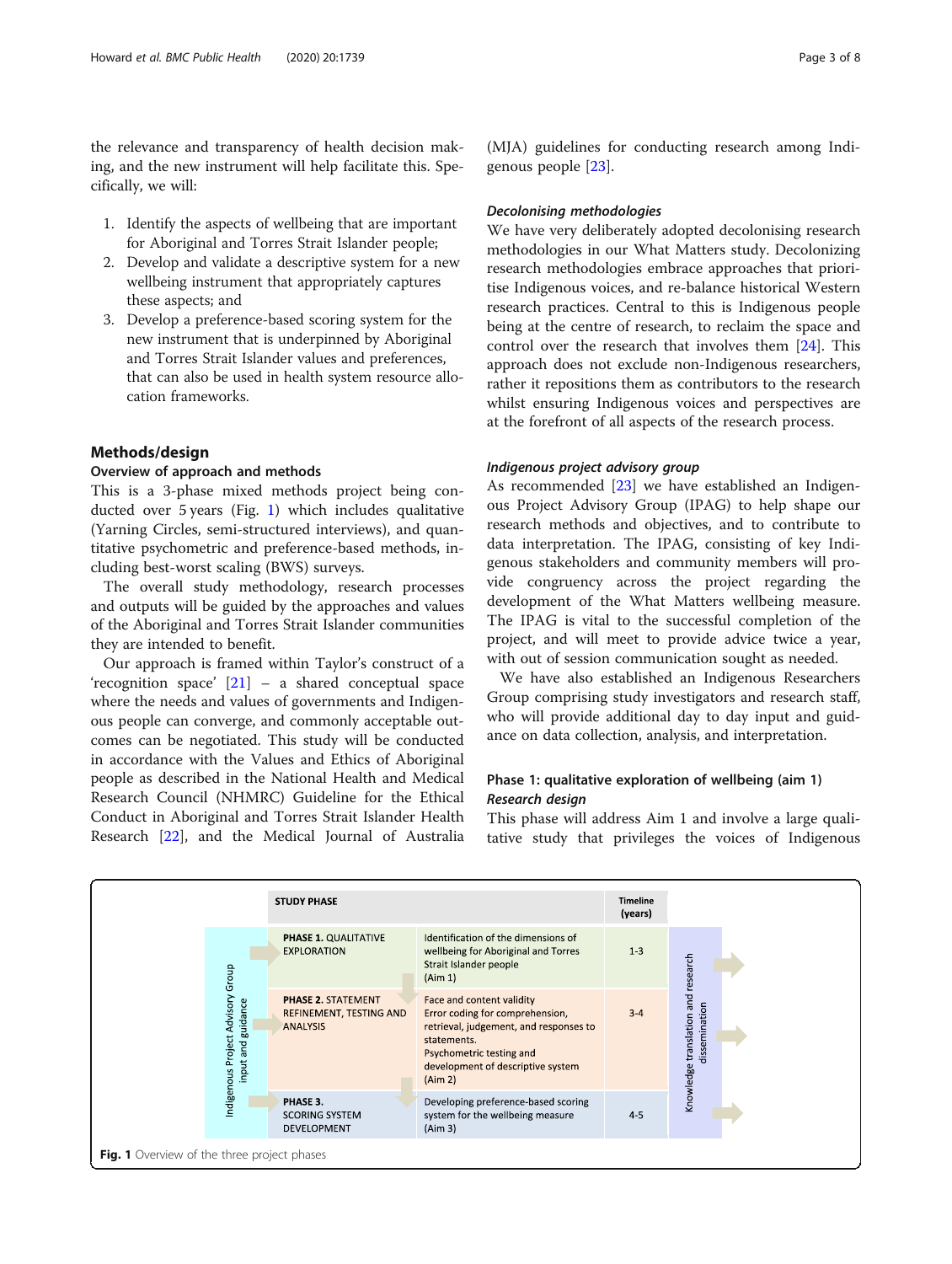Australian adults about what matters in their lives and is important to, and impacts on, their wellbeing.

#### Data collection

We will recruit Indigenous adults from across Australia to participate in at least 30 Yarning Circles of around 8– 10 people each. 'Yarning' methodology is a recognised culturally-appropriate style of communication and is used to gather information through sharing knowledge. This method of gathering information respects Indigenous Australians' oral traditions, values, and privileges Indigenous Australian knowledge [[25](#page-7-0)–[27\]](#page-7-0).

Purposive sampling will be used to ensure a maximally diverse range of age, gender, remoteness, and geographic distribution in the sample to ensure we capture a diverse range of views on aspects of wellbeing that are important for Indigenous Australians. The estimated sample size is based on our previous work, though the final number of groups and participants will depend on when data saturation is reached, defined as the point when little or no new outcomes or issues are emerging.

The Yarning Circle question guide will be based on our systematic reviews [\[10,](#page-6-0) [15\]](#page-6-0) and previous studies [\[4](#page-6-0), [7\]](#page-6-0); it will broadly cover aspects of wellbeing important for Indigenous Australians including but not limited to physical and psychological functioning, social and community roles, connection to land, family and spirituality, and any other aspects that arise during discussions. All Yarning Circles will be led by Indigenous researchers trained in qualitative research. Face to face semistructured interviews will be conducted to supplement the data from the Yarning Circles. We will also collect sociodemographic information from participants.

## Data analysis

Yarning Circles and semi-structured interviews will be audio recorded and transcribed. Transcripts will be imported into NVIVO12 software for analysis. We will extract wellbeing dimensions and use an adapted grounded theory approach and thematic analysis [[28\]](#page-7-0) to identify the reasons, values, and beliefs underpinning their choice of dimensions, an approach with which our team have extensive experience. Transcripts will be reviewed line-by-line to inductively identify concepts/ themes, and be compared within and across respondent groups, to build a coding scheme. Through a process of constant comparisons, analytical themes will be developed. We will employ investigator triangulation and discuss with the Indigenous Project Advisory Group and the Indigenous Researchers Group to ensure findings capture the full breadth and depth of data. In line with Indigenous research principles, and a decolonising research approach, our analysis will be led by Aboriginal and Torres Strait Islander researchers and conducted

collaboratively and iteratively to ensure that Indigenous voices and worldviews are privileged throughout the analysis process.

Following thematic analysis, we will develop a series of wellbeing statements generated from the Yarning Circles and individual interviews. These statements will be developed and refined in an iterative manner in partnership with the Indigenous Researchers Group and the Indigenous Project Advisory Group. This iterative process will develop and review draft, strengths-based wellbeing statements for potential inclusion in the WM2Adults wellbeing measure, and develop draft response scales for the statements (e.g. frequency (never, often, always), or severity (none, a little, a lot) based scales) to be evaluated in Phase 2.

# Phase 2: statement refinement, psychometric testing & descriptive system development (aim 2) Research design

This Phase will evaluate the wellbeing statements from Phase 1 using Think Aloud methods and an online survey to assess the interpretation and understandability, as well as psychometric properties of the newly developed descriptive system.

# Data collection

Think aloud study A Think Aloud study will be conducted with Indigenous adults ( $n = 15$ ) to assess the outcomes of Phase 1, for face validity, by whether statements were difficult to interpret and content validity, by whether respondents report missing dimensions. We will also assess the appropriateness of the statement response scales. Statement wording and response scales will be modified as needed based upon respondent feedback [[29](#page-7-0), [30](#page-7-0)].

**Online survey** An online survey of  $n = 300$  Aboriginal and Torres Strait Islander adults will be conducted where participants will complete all wellbeing statements using response scales finalised after the Think Aloud study and indicate the relevance of statements. Respondents will be recruited via online panels and through existing investigator networks.

# Data analysis

Think aloud study Thematic analysis will be conducted of the transcripts from the Think Aloud study. We will also use an existing Think Aloud error coding sheet, to assess if participants have any comprehension, retrieval, judgement, response or struggle issues with our statements.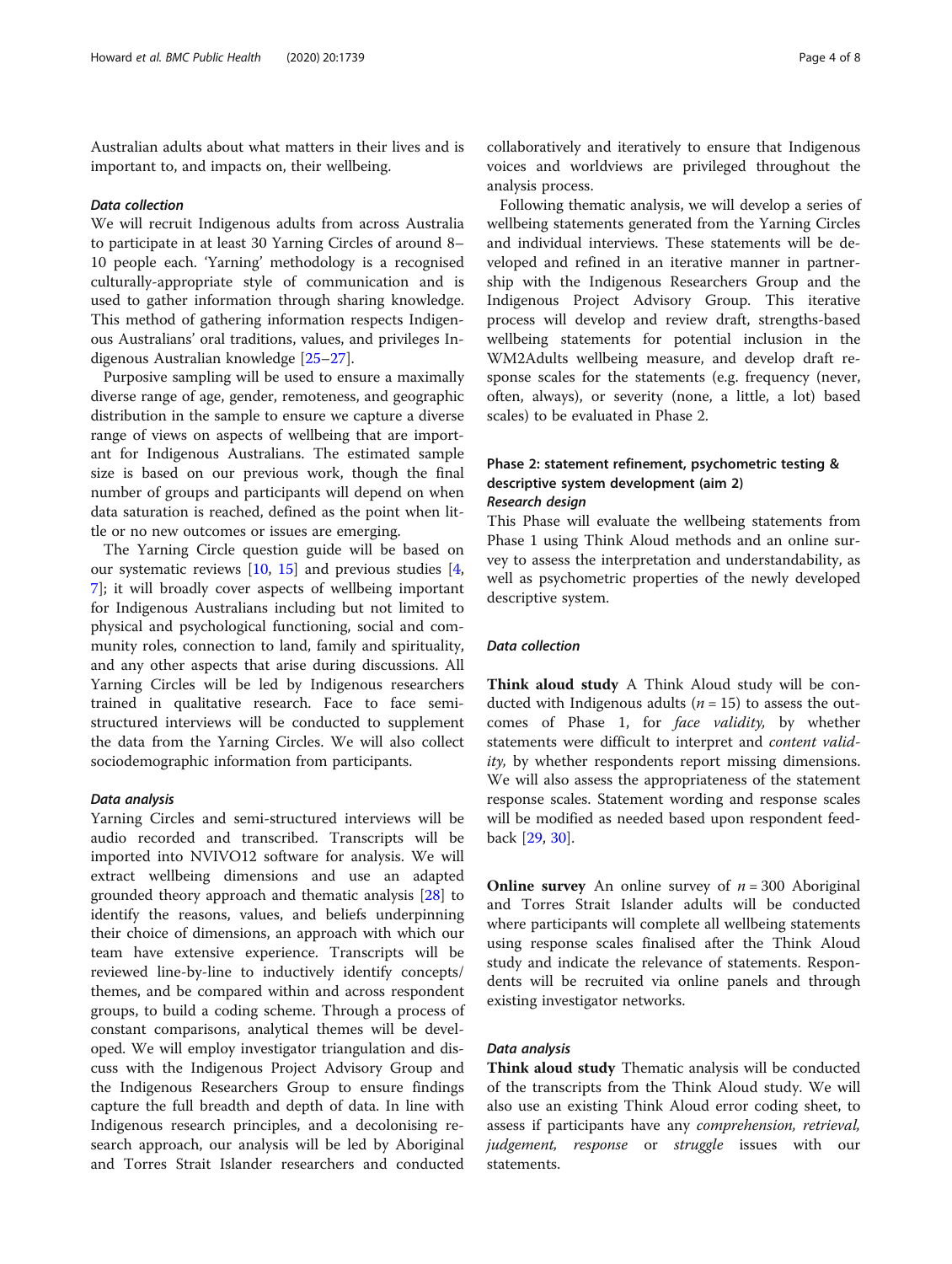Online survey Usual conceptualisations of construct validity (e.g. convergence between instruments) may not be relevant, as we know existing instruments do not consider dimensions of wellbeing relevant for Aboriginal and Torres Strait Islander people. Instead, we will consider analyses at the item and dimension level to assess reliability and validity, including the extent of missing data (< 5%); item redundancy (inter item correlation < 0.75); endorsement frequencies and floor/ceiling effects (< 80%). We will also explore differences across sociodemographic groups.

Exploratory Factor Analysis (EFA) will initially be used to examine the dimensionality of the wellbeing statements. EFA tests the dimensionality of groups of items without imposing a pre-specified structure of dimensions. Items that do not load on any factor will be considered for exclusion from the measure, but other information will also be considered to ensure that the EFA does not exclude crucial items (e.g. identified in Phase 1). Confirmatory factor analysis (CFA) may then be used, if appropriate, to test the preferred factor structure. A range of statistics will be used to assess model fit and guide dimension development. We will also use of Item Response Theory (IRT) methods as a guide to wellbeing statement performance and selection, which will inform decision making about which statements are included in the final measure.

# Phase 3: scoring system development (aim 3) Research design

Phase 3 will address Aim 3 and will lead to the development of a preference-based scoring system for the WM2Adults wellbeing measure, by estimating the relative weight assigned to each attribute and level defined by the descriptive system. We will employ Think Aloud methods to help determine the appropriate quantitative preference elicitation method and inform the design of the preference survey. We will use best practice methods for the design and analysis of Best Worst Scaling surveys (BWS) [[31\]](#page-7-0) and follow the approach taken in other similar projects [\[32](#page-7-0)–[34\]](#page-7-0). This approach will allow development of a preference based scoring system to estimate overall, and dimension-specific wellbeing scores; and, potentially a quantitative estimation of relative health and wellbeing (analogous to, but broader than QALYs), if this is deemed appropriate by the research team and Indigenous Project Advisory Group.

# Data collection

Think aloud study A Think Aloud study will be conducted with Indigenous adults ( $n = 15$ ) to help decide on the approach to be used for the quantitative preference elicitation survey. We will ask about ease of completion,

understandability and preferred approach to inform a final decision about survey design [\[29,](#page-7-0) [30\]](#page-7-0).

Preference survey (Best Worst Scaling –Profile Case (Case 2- BWS) survey): We will recruit a minimum of 1000 adults, through panel providers and survey companies, with experience of working with Indigenous Australians, as well as through Investigator networks. Surveys will be conducted using both online and face to face modes of administration. A broad range of respondents will be included to enable us to examine any differences across sociodemographic and geographic groups.

# Sample size

The optimal sample size for a BWS task is dependent upon the final number of dimensions and levels to be included in the wellbeing measure preference descriptive system, [\[35](#page-7-0)] as determined by Phase 2. It is not feasible to present all combinations of wellbeing statements to participants. We will use an efficient fractional factorial design [\[36](#page-7-0)]. For example, a fractional design of 150 scenarios (each with different combinations of wellbeing dimensions (e.g. Figure [2](#page-5-0)), can be blocked into 15 blocks of 10 scenarios and is sufficient to ensure an orthogonal main effects plan which maintains orthogonality and level balance [\[36](#page-7-0)]. Given large sample properties can be achieved with 50 respondents per block [\[31](#page-7-0), [32](#page-7-0)], a design with 15 blocks and at least 65 respondents/block  $(n > 975)$  will be robust enough to estimate main effects, first order interactions and examine differences between participant subgroups. This sample size is also consistent with previous successful applications of this method [[32](#page-7-0), [34,](#page-7-0) [37](#page-7-0)].

### Analysis

To ensure we maintain a decolonising approach and privilege Aboriginal and Torres Strait Islanders voices and perspectives, the methods, the analysis and results from the BWS as outlined below will be discussed throughout with the Indigenous Project Advisory Group and the Indigenous Researchers Group. The analysis and interpretation will be undertaken iteratively to ensure that Indigenous voices and worldviews are privileged throughout the analysis process.

We will apply a multinomial logit (conditional logit) modelling framework to analyse BWS responses collected from the survey of Indigenous adults. Random effect utility functions will be estimated following Random Utility Theory's premise that the utility that an individual attaches to an attribute/level in a choice scenario is comprised of an explainable (fixed) component and an unexplainable (random) component.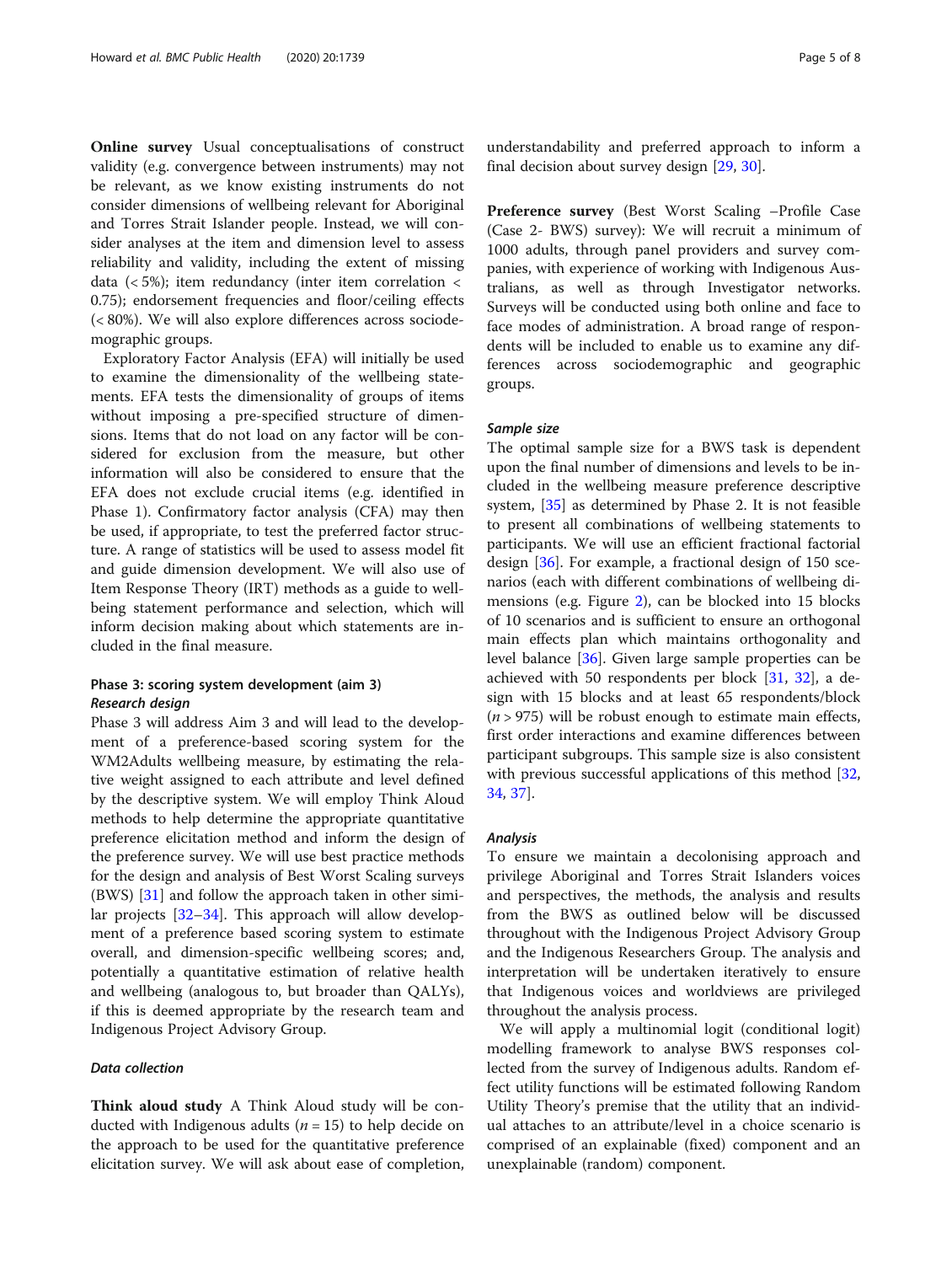<span id="page-5-0"></span>

Paired and marginal models for the prediction of wellbeing values will be estimated using data from the BWS questions. The BWS will first be analysed using conditional logistic regression models. These will be used to estimate paired (maxdiff) models where the best-worst pair is the unit of analysis, and sequential best-worst models where the dimension level is the unit of analysis [[31,](#page-7-0) [32,](#page-7-0) [37\]](#page-7-0). Preference heterogeneity will be investigated via covariate adjusted regression, random parameter versions of these models and latent class analysis [\[37](#page-7-0)]. Values will be obtained for all possible states defined by the descriptive system using the marginal sequential or paired (maxdiff) model suggested by the BWS data.

The numerical estimates from the BWS task are initially anchored to the least valued dimension level. Since these estimates are on an interval scale, a linear transformation can be applied to the dimension level estimates to ensure that the highest wellbeing state (i.e. the sum of the best level values of all dimensions) takes the value 100 and the lowest wellbeing state takes the value 0. A similar process can be applied to each separate dimension, such that a dimension specific score on a 0– 100 scale can also be estimated.

If, after discussion and consultation with our Indigenous Project Advisory Group and the Indigenous Researchers Group, it is decided that the measure should also be able to estimate outcomes akin to quality adjusted life years, additional transformations could be applied to the BWS data such that 0 represents the state 'dead', instead of the lowest wellbeing state from the measure. One method for achieving this involves rescaling the BWS estimates using the results obtained from a second preference task. This can been achieved by valuing a small number of wellbeing states, including the worst wellbeing state, from the new measure using a time trade off or a standard gamble exercise and then using those wellbeing state values to rescale the original BWS estimates to ensure that the 0 represents dead, as done in several previous studies [\[37](#page-7-0)–[39\]](#page-7-0).

The research team may consider conducting a second preference survey to allow this rescaling of the BWS estimates. If undertaken, it would include a small subsample of respondents who consent to participate in a follow-up study via interview, and the actual valuation approach will be refined and revised based on consultation with the Indigenous Advisory Group and other stakeholders. Previous studies have indicated these tasks are feasible  $[40]$  $[40]$ , and would need a relatively small sample size of around 50 participants [\[37](#page-7-0), [38\]](#page-7-0). If conducted, different analytical approaches used by previous studies could be compared in terms of overall model fit and mean absolute errors (MAE) to determine the optimal rescaling approach [\[37](#page-7-0), [39](#page-7-0)].

# Patient and public involvement

The purpose is of this study is to develop a wellbeing measure that is grounded in the preferences and values of Aboriginal and Torres Strait Islander people. Outcomes of this project (the new WM2Adults measure) are explicitly underpinned by the experiences, values and preferences of Indigenous Australians. To this end, we have established an Indigenous Project Advisory Group (IPAG) to help shape our research methods and objectives, and to contribute to data interpretation. The IPAG, consisting of key Indigenous stakeholders and community members will provide congruency across the project regarding the development of the What Matters wellbeing measure. The IPAG is vital to the successful completion of the project, and will meet to provide advice twice a year, with out of session communication sought as needed. Additionally, we have explicitly adopted decolonising research methodologies that prioritise Indigenous voices, and re-balance historical Western research practices. Indigenous people are positioned at the centre of the research, to reclaim the space and control over the research that involves them [\[24](#page-7-0)]. This approach ensures Indigenous voices and perspectives are at the forefront of all aspects of the research process.

# Discussion and conclusion

Measures of wellbeing for Indigenous people must privilege Indigenous voices to ensure they measure aspects of life valued by Indigenous people. The new WM2Adults wellbeing measure will measure and value wellbeing dimensions that are important to Aboriginal and Torres Strait Islander people with the preference-based scoring system that is underpinned by Aboriginal and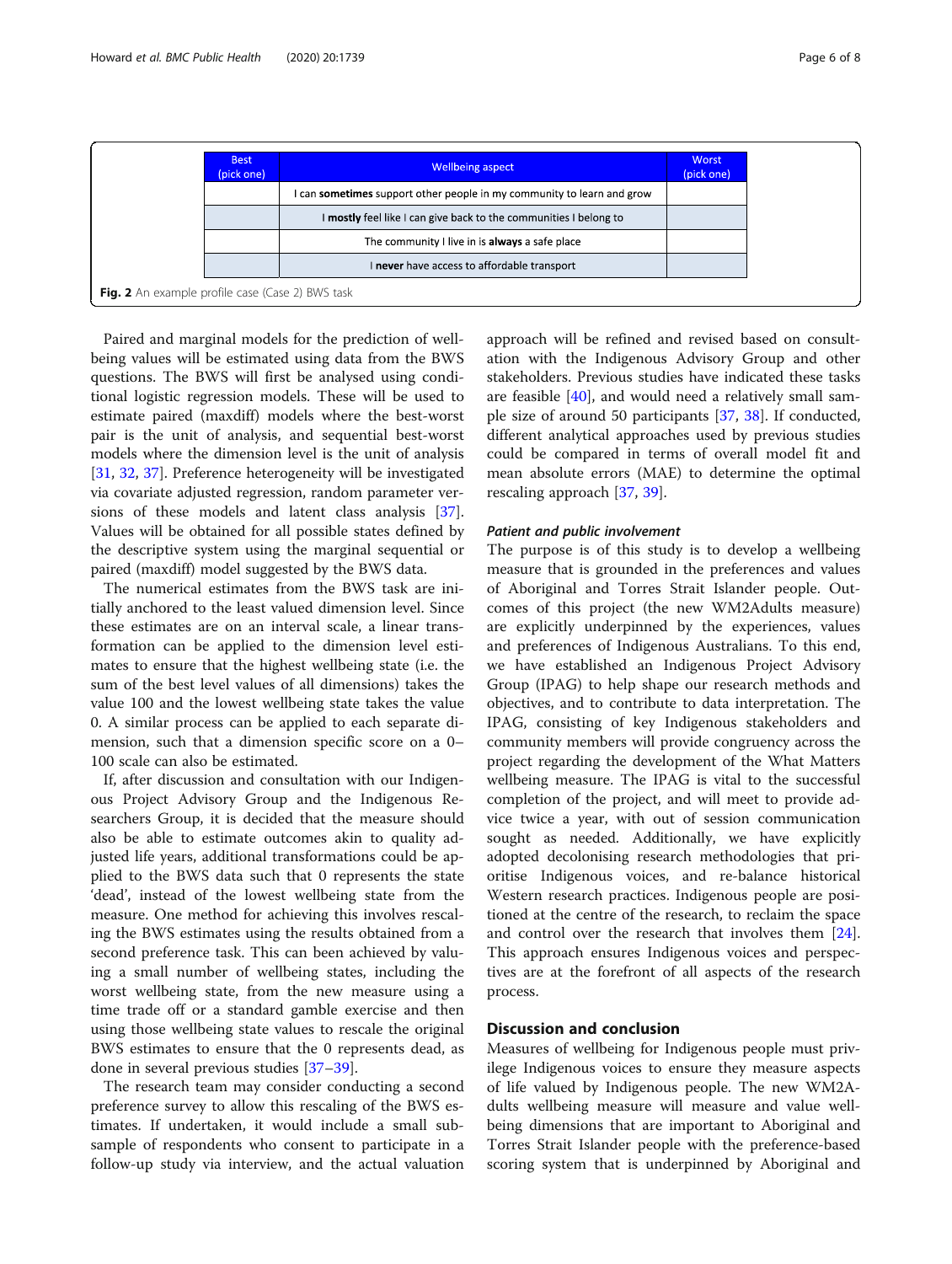<span id="page-6-0"></span>Torres Strait Islander values and preferences. We will use a rigorous mixed methods approach, employing decolonising methodologies that prioritise Indigenous voices, values and preferences. Results will be disseminated through Indigenous health, quality of life research and health economics journals and through professional conferences and policy forums, and through Aboriginal and Torres Strait Islander communities, organisations and research participants. It will have wide applicability in assessing the effectiveness and cost-effectiveness of new programs and services for Aboriginal and Torres Strait Islander people and direct engagement with policy makers and key government agencies will also be undertaken. A website will be developed to facilitate access to the new wellbeing instrument and for publishing outcomes and key findings from the project for Aboriginal and Torres Strait Islander participants, their families and communities and the general public.

#### **Acknowledgements**

We would like to thank the Indigenous Project Advisory Group Members, the Chair Yvonne Cadet-James and the Indigenous Researchers Group, for their participation and valued input in guiding our methods and approach. We would also like to acknowledge the input of Professor Deborah Street and Dr. Martin Howell.

#### Authors' contributions

KH: study conception, study design, manuscript writing, manuscript review, manuscript revision. KA: study design, manuscript review, manuscript revision. JC: study design, manuscript review, manuscript revision. AC: study conception, study design, manuscript review, manuscript revision. JR: study design, manuscript review, manuscript revision. LJW: study design, manuscript review, manuscript revision. MD: study design, manuscript review, manuscript revision. RV: study design, manuscript review, manuscript revision. BM: study design, manuscript review, manuscript revision. AT: study design, manuscript review, manuscript revision. GG: study conception, study design, manuscript review, manuscript revision. All authors have read and approved the final manuscript.

#### Funding

The What Matters study is funded through a peer-reviewed Australian National Health and Medical Research Council (NHMRC) project grant (APP1125434). Its researchers are also supported by the NHMRC funded Centre of Research Excellence (CRE) in Targeted Approaches To Improve Cancer Services for Aboriginal and Torres Strait Islander Australians (TACTICS; #1153027). JC was funded by an NHMRC Research Fellowship (#1058244). GG salary is supported by a NHMRC Investigator Grant (#1176651). The funders have no role in study design; collection, management, analysis, and interpretation of data; nor in writing of any reports; or the decision to submit the reports for publication.

#### Availability of data and materials

Not applicable.

#### Ethics approval and consent to participate

Ethics approvals have been obtained from relevant Ethics Committees, including: Human Research Ethics Committee of the Northern Territory Department of Health and Menzies School of Health Research (Ref: 2017– 2855 and Ref. 2019–3333); University of Sydney Human Research Ethics Committee (Ref: 2017/724 and Ref. 2019/672); Central Australian Aboriginal Congress Aboriginal Corporation; Central Australian Human Research Ethics Committee; Western Australian Aboriginal Health Ethics Committee (Ref: 833); Aboriginal Health & Medical Research Council (Ref: 1340/17); Aboriginal Health Council of South Australia's Aboriginal Health Research Ethics Committee (Ref: 04–17-741); St Vincent's Hospital Melbourne Human Research Ethics Committee (Ref: 034/18); UTS Human Research Ethics

Committee (Ref: ETH194460); Charles Darwin University Human Research Ethics Committee (Ref: H19059).

#### Consent for publication

Not applicable.

#### Competing interests

The authors declare that they have no competing interests.

#### Author details

<sup>1</sup>School of Public Health, Faculty of Medicine and Health, University of Sydney, Sydney, Australia. <sup>2</sup>Menzies School of Health Research, Charles Darwin University, Darwin, Australia. <sup>3</sup> Health and Social Care Economics Group, Caring Futures Institute, Flinders University, Adelaide, Australia. 4 National Centre for Epidemiology and Population Health, Australian National University, Canberra, Australia. <sup>5</sup> Centre for Health Economics Research and Evaluation, UTS Business School, University of Technology Sydney, Sydney, Australia.

## Received: 21 October 2020 Accepted: 3 November 2020 Published online: 17 November 2020

#### References

- 1. Petersen S, et al. The social construction of beliefs about cancer: a critical discourse analysis of racial differences in the popular press. J Appl Biobehav Res. 2004;9:201.
- 2. Commonwealth of Australia. National Aboriginal and Torres Strait Islander Health Plan 2013–2023. Canberra: Commonwealth of Australia; 2013.
- Naomi CP, Paradies YC, Gunthorpe W, Cairney SJ, Sayers SM. Racism as a determinant of social and emotional wellbeing for Aboriginal Australian youth. MJA. 2011;194:Number 10.
- 4. Garvey G, et al. Health-related quality of life among indigenous Australians diagnosed with cancer. Qual Life Res. 2016. [https://doi.org/10.1007/s11136-](https://doi.org/10.1007/s11136-016-1233-6) [016-1233-6](https://doi.org/10.1007/s11136-016-1233-6).
- 5. AIHW. Determinants of wellbeing for Indigenous Australians. Cat. No IHW 137. Canberra: AIHW; 2014.
- 6. King M, et al. Indigenous health part 2: the underlying causes of the health gap. Lancet. 2009;374(9683):76.
- 7. Anderson K, et al. "all they said was my kidneys were dead": indigenous Australian patients' understanding of their chronic kidney disease. MJA. 2008;189(9):499–503.
- 8. Cass A, et al. Sharing the true stories: improving communication between Aboriginal patients and healthcare workers. MJA. 2002;176(10):466–70.
- 9. Rix EF, et al. 'Beats the alternative but it messes up your life': Aboriginal people's experience of haemodialysis in rural Australia. BMJ Open. 2014;4(9): e005945.
- 10. Butler TL, Anderson K, Garvey G, Cunningham J, Ratcliffe J, Tong A, Whop LJ, Cass A, Dickson M, Howard K. Aboriginal and Torres Strait islander people's domains of wellbeing: a comprehensive literature review. Soc Sci Med. 2019;233:138–57. <https://doi.org/10.1016/j.socscimed.2019.06.004> Epub 2019 Jun 5. Review. PubMed PMID: [31200269.](https://www.ncbi.nlm.nih.gov/pubmed/31200269)
- 11. Brazier JE, Ratcliffe J, et al. Measuring and valuing health benefits for economic evaluation. Oxford: Oxford University Press; 2007.
- 12. World Health Organization (WHO). WHOQOL: measuring quality of life. Geneva: WHO; 1997. Accessed 9-11-2015.
- 13. Ratcliffe J, et al. Does one size fit all? Assessing the preferences of older and younger people for attributes of quality of life for economic evaluation . Flinders Health Economics Group WP 01/2015: Flinders University; 2015.
- 14. SCHARR: Extending the QALY (e-QALY) project: [https://scharr.dept.shef.ac.](https://scharr.dept.shef.ac.uk/e-qaly/about-the-project/) [uk/e-qaly/about-the-project/](https://scharr.dept.shef.ac.uk/e-qaly/about-the-project/) (Accessed January 2020).
- 15. Angell B, Muhunthan J, Eades AM, Cunningham J, Garvey G, Cass A, Howard K, Ratcliffe J, Eades S, Jan S. The health-related quality of life of indigenous populations: a global systematic review. Qual Life Res. 2016;25(9):2161–78. <https://doi.org/10.1007/s11136-016-1311-9>.
- 16. Crosby RD, et al. Defining clinically meaningful change in health-related quality of life. J Clin Epidemiol. 2003;56(5):395.
- 17. Herdman M, et al. 'Equivalence' and the translation and adaptation of health-related quality of life questionnaires. Qual Life Res. 1997;6(3):237.
- 18. Traube D, et al. Cross-cultural adaptation of the child depression inventory for use in Tanzania with children affected by HIV. Vuln Child Youth Stud. 2010;5(2):174.